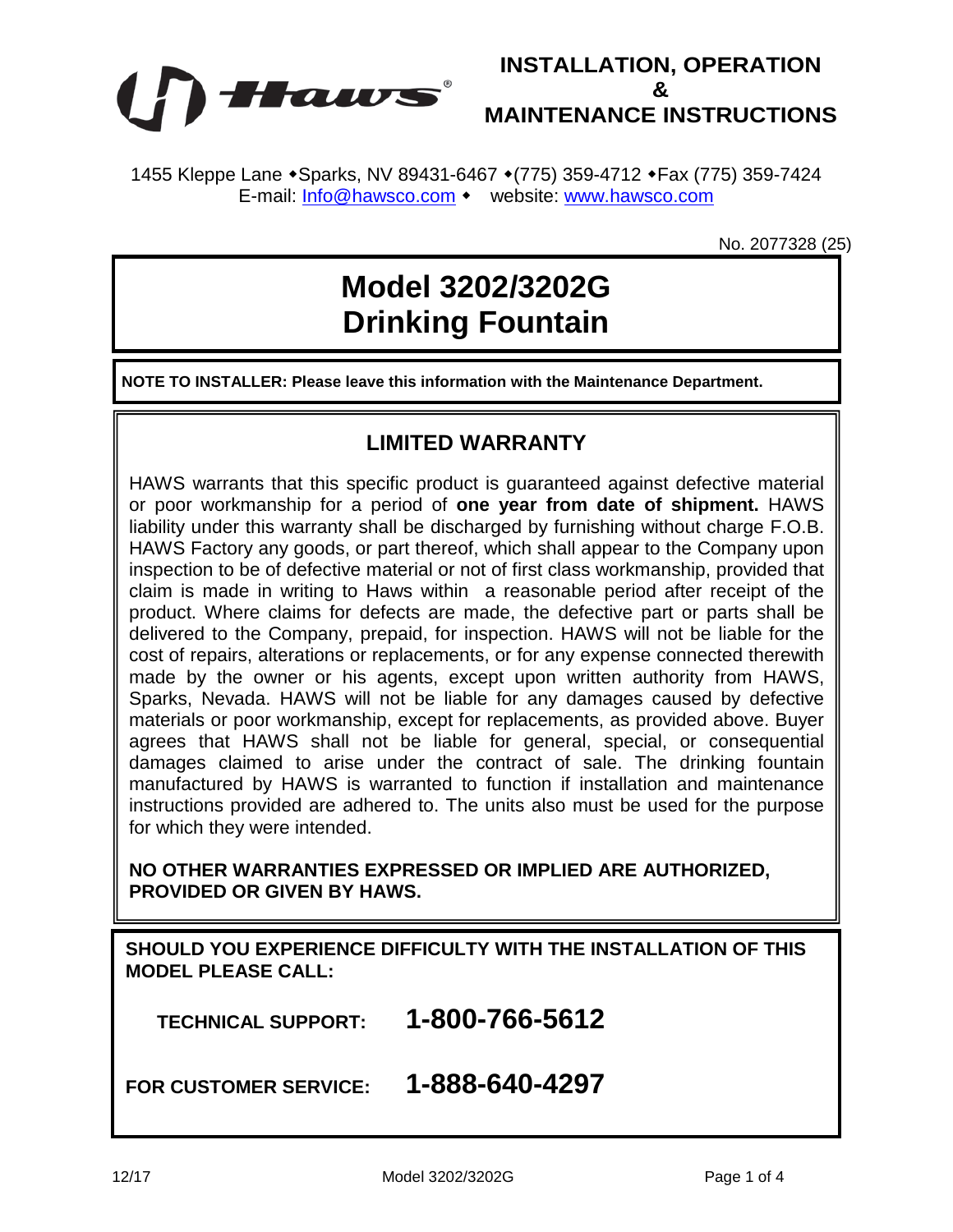**RECOMMENDED TOOLS:** Hack saw, pipe joint sealant, screwdriver, level, 12" adjustable wrench, 10" pipe wrench, 5/64" hex key wrench, 9/16", 1/2", 7/16" socket wrench or open end wrench.

**LOCATION OF UNIT:** The Model 3202/3202G Drinking Fountain is a wheelchair accessible drinking water facility. The height dimensions shown, meet current ADA requirements. When installing this unit, local, state or federal codes should be adhered to. If height other than shown is required, then dimensions must be adjusted accordingly.

**SUPPLY LINE:** The minimum recommended line size is 1/2"IPS with 30-90 psi (2-6 ATM) pressure. Where sediment or mineral content is a problem, an inlet filter is recommended.

**PLUMBING CONNECTIONS:** Inlet is 1/4" IPS male fitting.

**MAINTENANCE:** Periodically clean the strainer. Refer to 5874 Series Valve Manual for more information.

| <b>TROUBLESHOOTING</b> |                            |       |                                                                      |
|------------------------|----------------------------|-------|----------------------------------------------------------------------|
|                        | <b>PROBLEM</b>             |       | <b>REPAIR CHECKLIST</b>                                              |
|                        | Insufficient bubbler flow. | 1a. l | Check that inlet screwdriver stop valve is in<br>wide-open position. |
|                        |                            | b.    | Verify minimum 30 psi flowing supply<br>pressure.                    |
|                        |                            |       | Clean strainer. See 5874 Series Valve<br>Manual.                     |
|                        |                            | d.    | Adjust valve to increase flow. Use front                             |
|                        |                            |       | adjust screw or see 5874 Series Valve<br>Manual.                     |

## **General Notes:**

Before tightening nut and ferrule assembly, push tubing into fitting until it bottoms out to ensure correct engagement with O-Ring.

For more information about Haws products, see our website: [www.hawsco.com](http://www.hawsco.com/)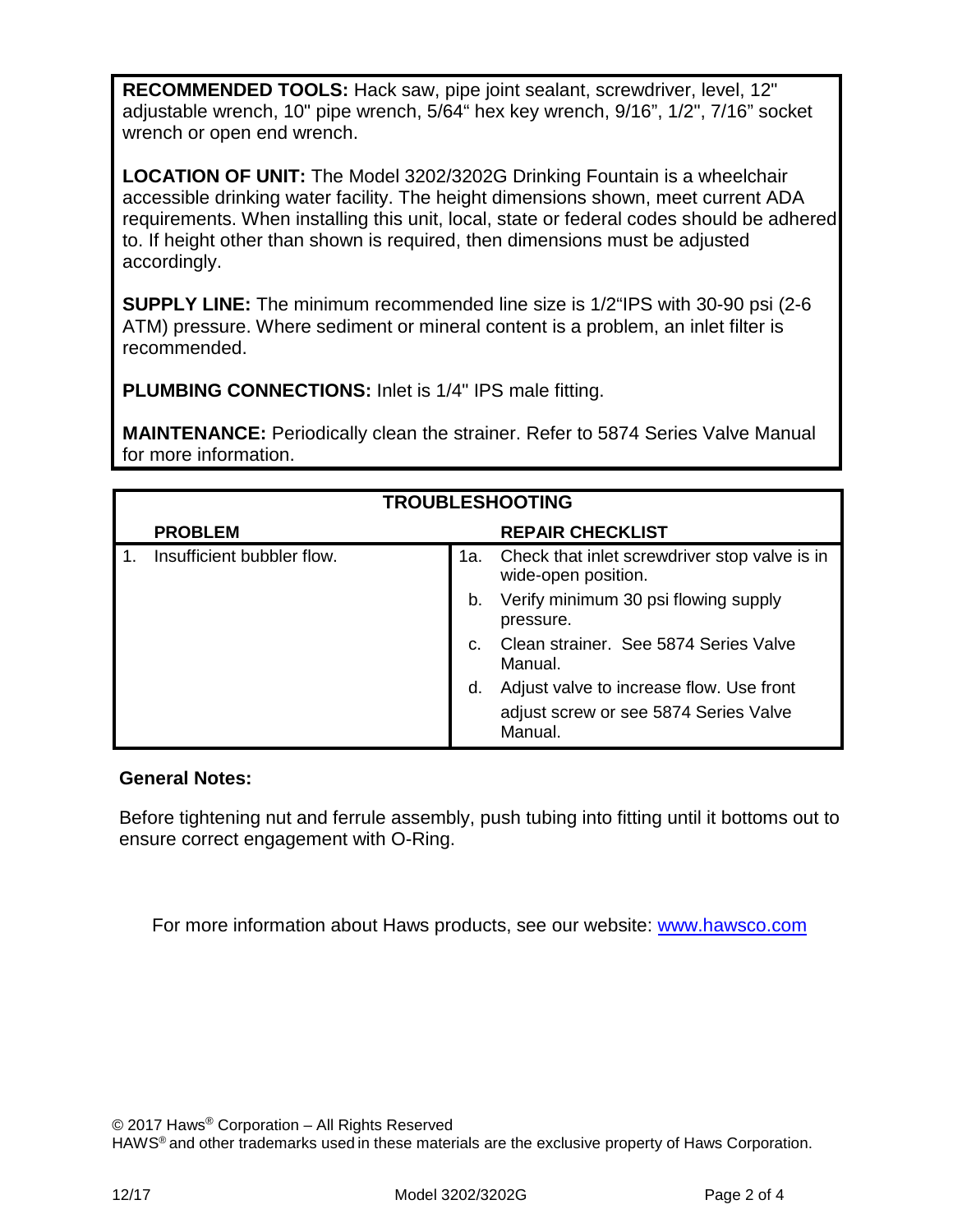

WHEN ORDERING PARTS PLEASE SPECIFY MODEL NUMBER. DRIVING TO APPROVED TO A PROVIDE THE TREATING TOP OF THE RESERVED ONLY THE RESERVED ONLY THE RESERVED ONLY THE RESERVED ONLY THE RESERVED ONLY THE RESERVED ONLY THE RESERVED

SCALE: 1:4 DRAWING TYPE: PARTS BREAKDOWN SIZE: A \_I SHEET 1 OF  $02/22/1$  Haws Corporation - All Rights Reserved HAWS  $@$  and other trademarks used in these materials are the exclusive property of Haws Corporation. C 2017 FV 02/23/18 1:4 1 1

APPROVED

GC

PAGE 3 OF 4

SIZE: A

.

PARTS BREAKDOWN

REVISION